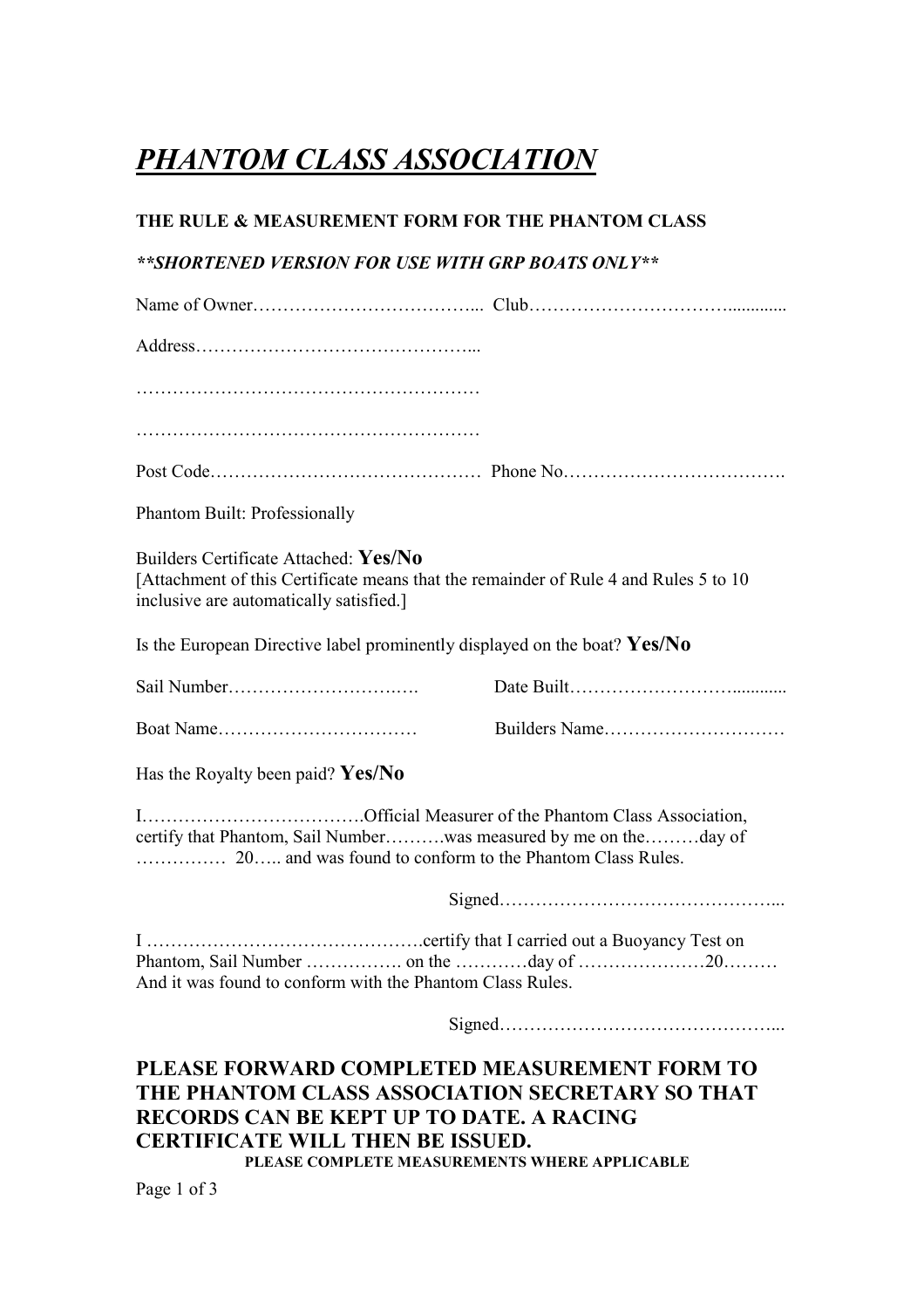| <b>RULE 1</b>          | <b>OBJECTS</b><br>The objects of these rules are to establish the Phantom Class as a strict one<br>design in all respects affecting the hull shape, deck layout, deck plan and sail<br>plan, yet allow sufficient latitude in cockpit design and other matters in order<br>to promote interest in the fitting out, maintaining and racing of the boats<br>themselves.                                                                                                                                                                                                                              |                             |
|------------------------|----------------------------------------------------------------------------------------------------------------------------------------------------------------------------------------------------------------------------------------------------------------------------------------------------------------------------------------------------------------------------------------------------------------------------------------------------------------------------------------------------------------------------------------------------------------------------------------------------|-----------------------------|
| <b>RULE 2</b>          | <b>COPYRIGHT OF DESIGN</b><br>The copyright of the Phantom design is vested in the 2 designers, Brian<br>Taylor and Paul Wright, and no alteration may be made to this design of<br>these rules without their prior permission.                                                                                                                                                                                                                                                                                                                                                                    |                             |
| <b>RULE 3</b>          | <b>MEASUREMENT ELIGIBILITY</b><br>A Phantom may only be eligible for measurement provided that the Design<br>Royalty has been paid to the designers.                                                                                                                                                                                                                                                                                                                                                                                                                                               |                             |
| <b>RULE 4</b><br>4.2   | <b>CONSTRUCTION MATERIAL</b><br>GRP boats and boats built from other materials except wood to be from<br>licensed moulds.                                                                                                                                                                                                                                                                                                                                                                                                                                                                          |                             |
| 4.5                    | Kevlar and Carbon Fibre or their equivalents are not permitted for the<br>construction of hulls. It is the builders and owners responsibility to<br>ensure that all materials have the approval of the Phantom Class Association. ______________________                                                                                                                                                                                                                                                                                                                                           |                             |
| <b>RULE 11</b><br>11.1 | <b>CENTREBOARD</b><br>When housed, no part of the centreboard shall extend below the keel line.                                                                                                                                                                                                                                                                                                                                                                                                                                                                                                    | <u> - - - - - - - - - -</u> |
| 11.2                   | The complete centreboard shall float in water.                                                                                                                                                                                                                                                                                                                                                                                                                                                                                                                                                     | -----------                 |
| <b>RULE 12</b><br>12.1 | <b>THE CLASS NUMBER</b><br>The Class registration number shall be carved on the hog in 25mm minimum<br>height, behind the centreboard housing.                                                                                                                                                                                                                                                                                                                                                                                                                                                     |                             |
| 12.2                   | In the case of partial or full false floors, displayed on prominently on the<br>inner transom or centreboard case.                                                                                                                                                                                                                                                                                                                                                                                                                                                                                 |                             |
| <b>RULE 13</b>         | <b>BUOYANCY</b><br>A minimum of three separate, built in buoyancy chambers shall be provided,<br>so positioned and of sufficient volume that when the cockpit is flooded the<br>boat will float upright and reasonably level fore and aft supported solely by<br>the aforesaid buoyancy chambers for not less than 30 minutes with the owner<br>on board.                                                                                                                                                                                                                                          |                             |
|                        | This test shall be carried out when the boat is measured $(1st)$ and then be<br>subject to annual inspection. Alternatively, a dry test shall be carried out. The<br>owner shall be responsible for ensuring that the boat shall always be able to<br>pass the test prescribed above.                                                                                                                                                                                                                                                                                                              |                             |
| <b>RULE 14</b>         | <b>HULL WEIGHT &amp; WEIGHING</b><br>All boats shall be officially weighed in a dry condition. The intention of this<br>clause is to define the condition in which boats (old and new) shall be<br>weighed; and such condition shall be that in which a boat would normally be<br>sailed in races save that the mast, boom, sail, rigging and loose cordage shall<br>be removed; rudder shall be unshipped; ancillary gear, such as paddles,<br>warps and anchors etc, shall be unshipped; and the term boat(s), for the<br>purpose of this clause means a boat in the condition prescribed above. |                             |
|                        | The weight of the boat including centre-board shall not be less than 61Kg                                                                                                                                                                                                                                                                                                                                                                                                                                                                                                                          |                             |